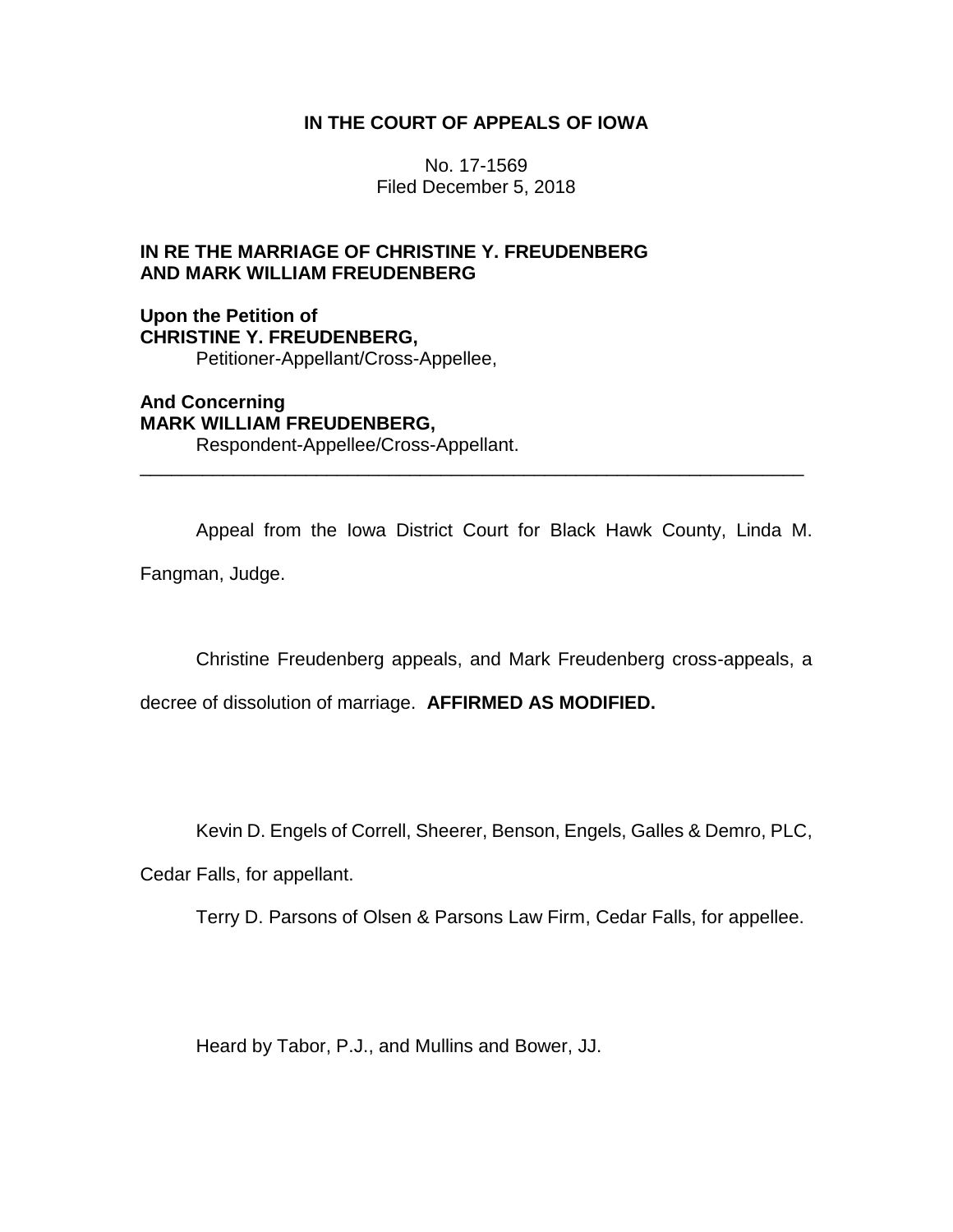#### **MULLINS, Judge.**

Christine Freudenberg, n/k/a Christine Seres, appeals, and Mark Freudenberg cross-appeals, from the spousal-support and property-distribution provisions of a dissolution decree. Christine challenges the spousal-support award and property-distribution provisions as inequitable. Mark argues that if this court modifies any of the economic provisions of the dissolution decree, the entire decree must then be reevaluated and adjusted accordingly. Christine seeks an award of appellate attorney fees.

## **I. Background Facts and Proceedings**

On March 3, 2001, Christine and Mark married. Christine was thirty-eight years old and Mark was forty. No children were born of this marriage. Both parties have children from prior marriages<sup>1</sup> who at various times lived with Christine and Mark. Christine filed for dissolution in November 2016.

At the time of the marriage, Christine worked at PDCM Insurance. She quit her job five or six months after marrying Mark. Christine has a high school diploma and has attended some computer classes. She has worked as a secretary, word processor, and in the information technology (IT) field since she graduated from high school. She began working at RSM Insurance in May 2002. She maintained this employment through the time of trial. Her job requires her to attend professional improvement courses for work, but none of the classes have provided her credit toward a post-secondary degree. At the time of trial, Christine worked part-time (twenty hours per week) and mainly from home as an IT consultant for

<sup>&</sup>lt;sup>1</sup> Christine has one son and Mark has one son and two daughters.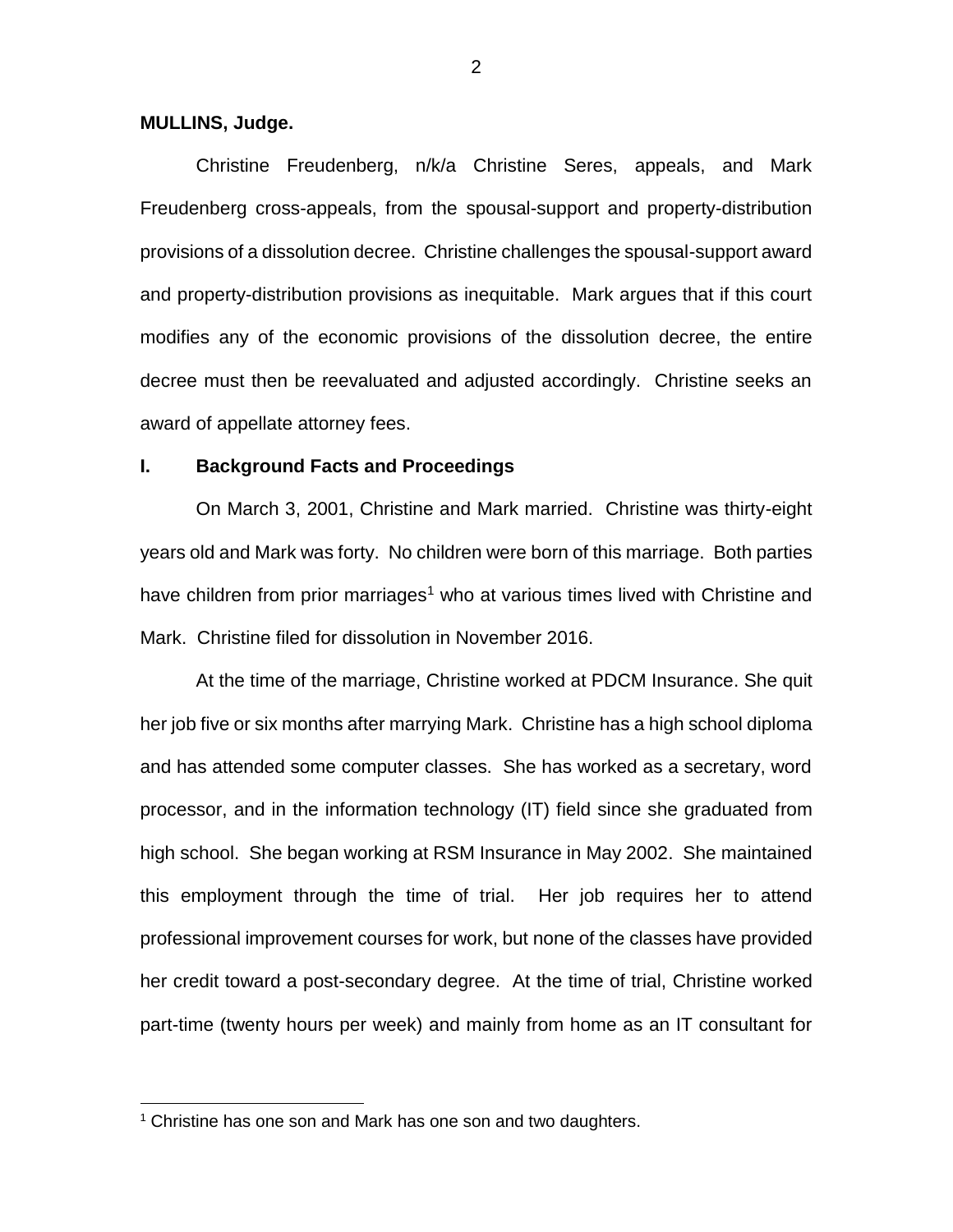RSM. Her main task consists of social engineering testing, which requires her to make phone calls. Christine's gross monthly salary is approximately \$3300 and she is eligible to earn an end-of-the-year bonus and spot bonuses throughout the year. On occasion, Christine works full time at RSM and sought a full-time position within the company.

Prior to this marriage, Christine worked at Waterloo Industries, where she had a retirement account. After Waterloo Industries shut down, she rolled the account into a new account at PDCM. After leaving PDCM, she then rolled the account into a 401(k) (American Funds), which she still had at the time of trial. Christine added to the retirement account during the five to six months she worked at PDCM after the initiation of the marriage, but after she left PDCM and rolled the funds into the 401(k), she added no other funds to the account. At the time of the marriage, Christine also had a TIAA/CREF account from a previous employer. She made no contributions to that account over the course of the marriage. Through her work at RSM, Christine has an additional  $401(k)$  (Fidelity).<sup>2</sup>

At the time of the marriage, Mark had worked for John Deere for approximately ten years as a drive-train engineer. At the time of trial, he was the manager of the drive-train engineering division. Before starting at John Deere, he received a degree in mechanical engineering, and while in the United States Navy, he received experience and skills relating to mechanical engineering. At the time of trial, Mark's annual base salary was \$136,488.<sup>3</sup> Mark also earns bonuses based

 $2$  At the time of trial, Christine's accounts had the following balances: American Funds, approximately \$26,440; TIAA/CREF, approximately \$108,000; and Fidelity, approximately \$77,459. The record does not reveal the time-of-marriage values of the accounts. <sup>3</sup> Mark's gross monthly salary is \$11,374.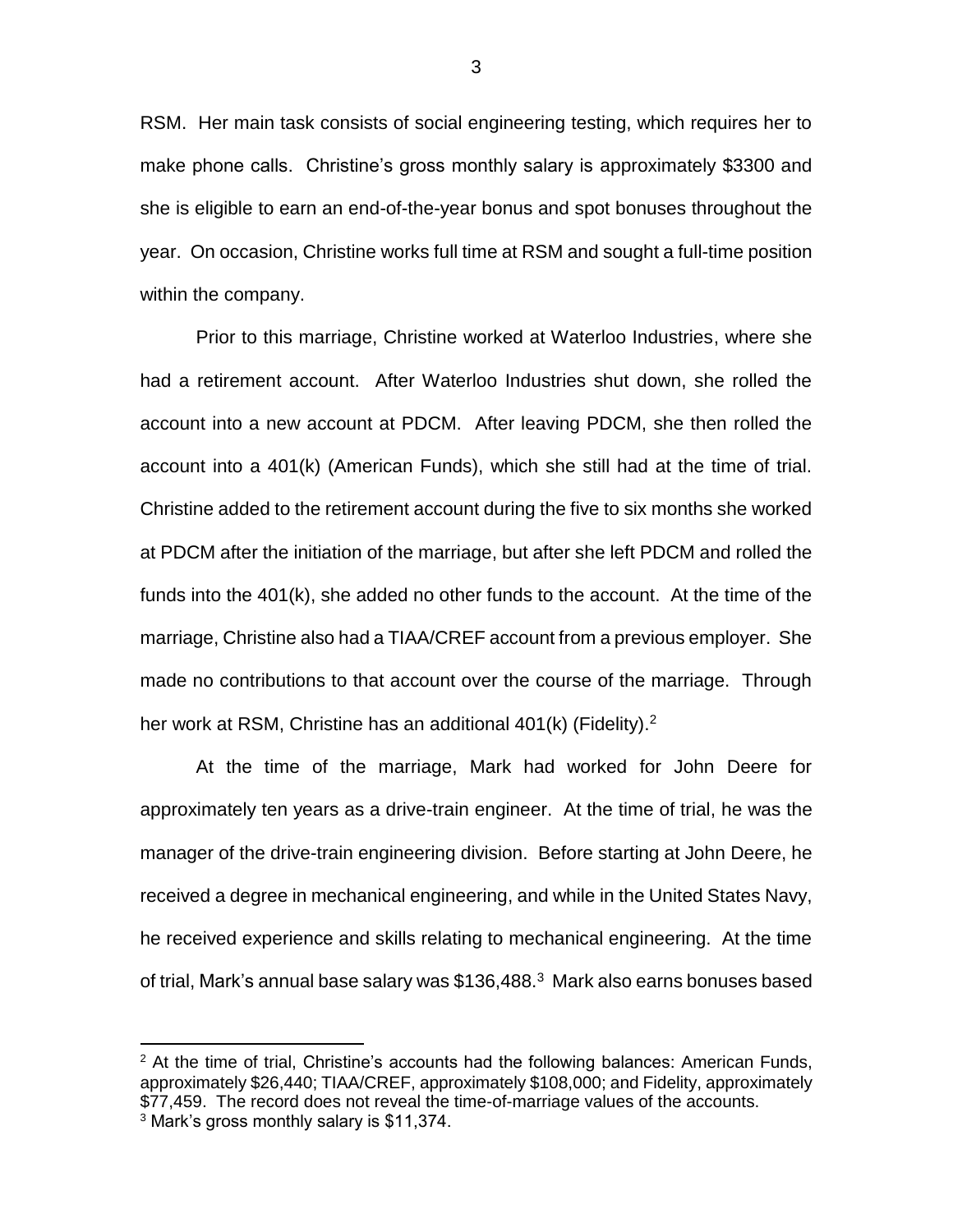on the company's productivity. His 2016 bonus was approximately \$35,000. Through John Deere, Mark had a pension, health savings account (HSA), and savings and investment plan (SIP).<sup>4</sup> Mark's pension account is a defined benefits plan consisting of funds contributed solely from John Deere. Mark's pension was fully vested at the time of marriage, but the expected benefit continues to increase with his years of service. Mark established the SIP and HSA accounts after his marriage to Christine, and began participation in an investment fund (Deere Millionaire's Club) with other couples that worked at Deere. Each participant contributed an amount of money to invest in certain stocks and then received shares of the investment.<sup>5</sup>

After the parties married, Christine sold her house and she and her son lived with Mark and his son in Mark's farmhouse for a short time. They used the proceeds from the sale of Christine's house as a down payment on the current family home, to purchase furniture, and to establish a college-savings account for Christine's son.

During their marriage, Christine deposited her paycheck into her own bank account while Mark deposited his into their joint account. Mark paid most of the household expenses during the marriage and the majority of the utilities. Christine's employer covered one-half of the couple's internet fees since most of her job duties required her to make phone calls. Christine identified her main hobby as shopping on QVC, estimating that she made \$38,000 in purchases over

<sup>&</sup>lt;sup>4</sup> At the time of trial, the balance of the HSA was approximately \$15,552 and the SIP plan was approximately \$258,000, both accumulated after the initiation of the marriage. <sup>5</sup> At the time of trial, the value of Mark's share of the fund was \$1253.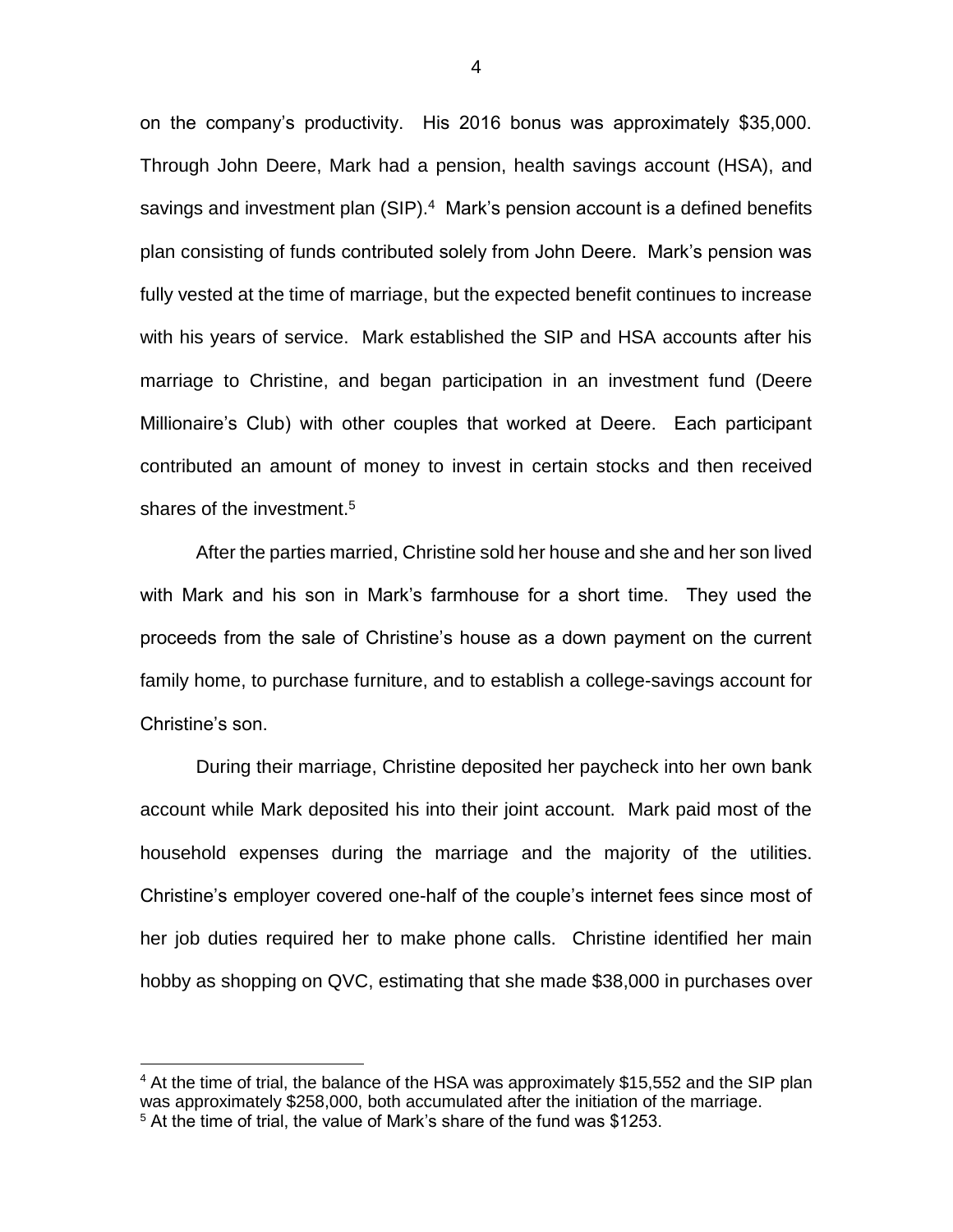the last three years, minus any returns. She owed QVC for past purchases at the time of trial. One of Mark's hobbies is hunting and he hunted in the Bloomfield area. The couple purchased farm land in that area in 2012 for Mark's hunting.

Christine filed a petition for dissolution of marriage on November 15, 2016. At trial, Christine and Mark contested the equitable distribution of property and spousal support. The court entered the dissolution decree on September 1, 2017. The court awarded Christine assets in the amount of \$418,823 and made her responsible for liabilities of \$6429, resulting in a property award of \$412,394. Included in the property award was the marital home, the bank accounts in her name, and the entirety of her interest in her retirement accounts. Mark was awarded assets totaling \$193,164 and liabilities totaling \$8290 for a total property award of \$184,874. This award included the farm land near Bloomfield, the entire interest in his Deere Millionaire's Club Fund, and the entirety of his John Deere pension. The court awarded Mark's pension solely to him "in light of the overall property settlement." The property settlement included the division of Mark's John Deere SIP account pursuant to a qualified domestic relations order (QDRO) using the *Benson*<sup>6</sup> formula. The court awarded no attorney fees to either party. Christine appeals and Mark cross-appeals.<sup>7</sup>

 $\overline{a}$ 

5

<sup>6</sup> *See In re Marriage of Benson*, 545 N.W.2d 252, 257 (Iowa 1996).

 $7$  After the filing of the dissolution decree, Christine filed motion to enlarge, amend, or modify the decree pursuant to Iowa Rule of Civil Procedure 1.904(2) on issues unrelated to this appeal. The district court granted Christine's motion after she filed her notice of appeal.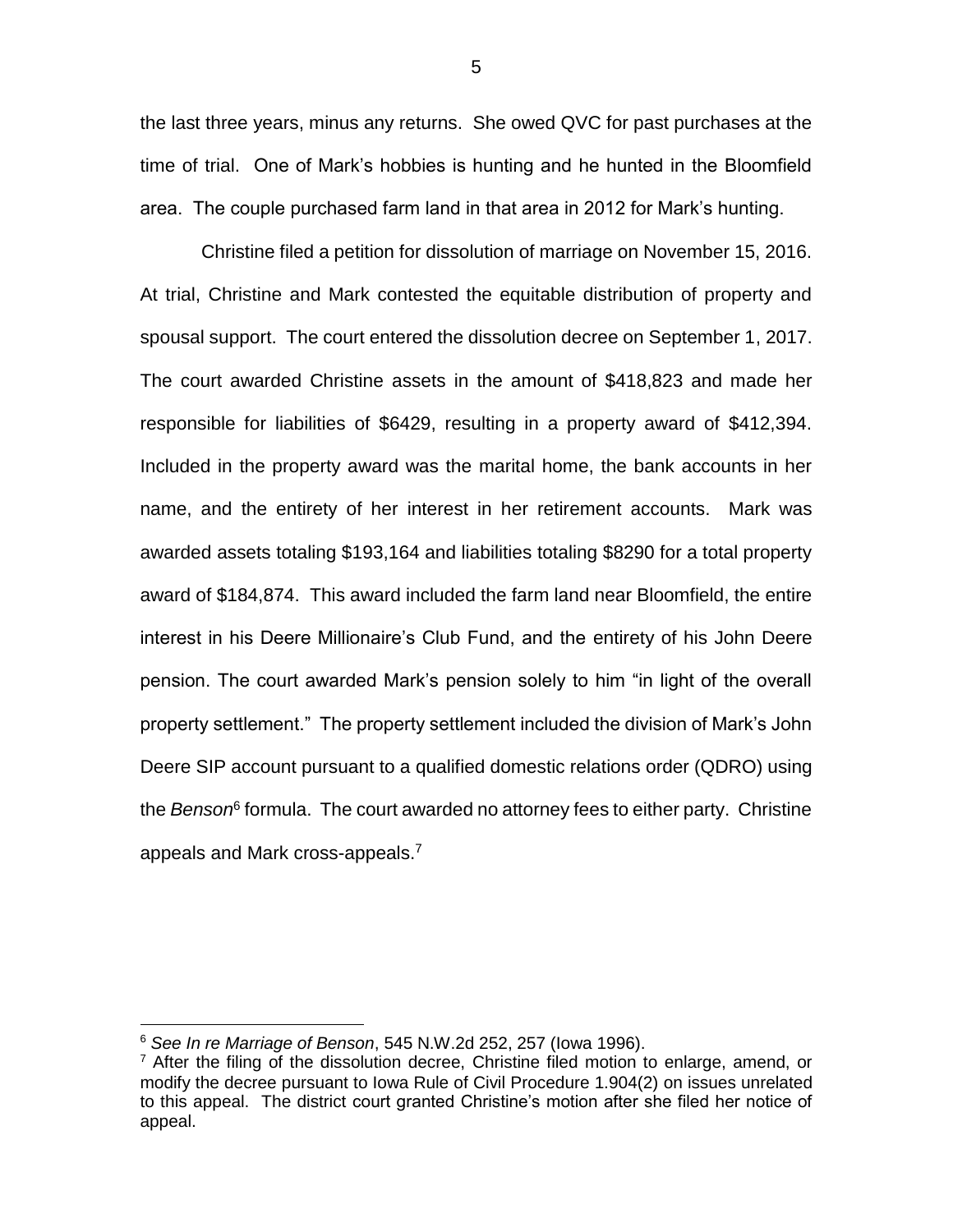## **II. Standard of Review**

Dissolution-of-marriage actions are tried in equity, thus our review is de novo. *In re Marriage of McDermott*, 827 N.W.2d 671, 676 (Iowa 2013). "Accordingly, we examine the entire record and adjudicate anew the issue of the property distribution." *Id.* "[W]e give weight to the factual findings of the district court, [but] we are not bound by them." *In re Marriage of Mauer*, 874 N.W.2d 103, 106 (Iowa 2016). We give the trial court significant latitude in determining spousal support. *In re Marriage of Gust*, 858 N.W.2d 402, 406 (Iowa 2015). We will affirm a district court determination unless "there has been a failure to do equity." *Mauer*, 874 N.W.2d at 106.

#### **III. Analysis**

#### A. Retirement Plans

"In dissolution-of-marriage cases, marital property is to be divided equitably considering the factors outlined in Iowa Code section 598.21([5]) [(2016)]. Equitable distribution depends upon the circumstances of each case. An equitable division is not necessarily an equal division." *In re Marriage of Hansen*, 733 N.W.2d 683, 702 (Iowa 2007) (citations omitted). What is fair and equitable depends upon the particular circumstances of the case and parties. *In re Marriage of Keener*, 728 N.W.2d 188, 193 (Iowa 2007). "Equality is, however, often most equitable; therefore, we have repeatedly insisted upon the equal or nearly equal division of marital assets." *McDermott*, 827 N.W.2d at 682.

While the court "may assign varying weight to premarital property, ... [it] should not automatically award it to the spouse who owned the property prior to the marriage." *Id.* at 678. "Property brought into the marriage by a party is merely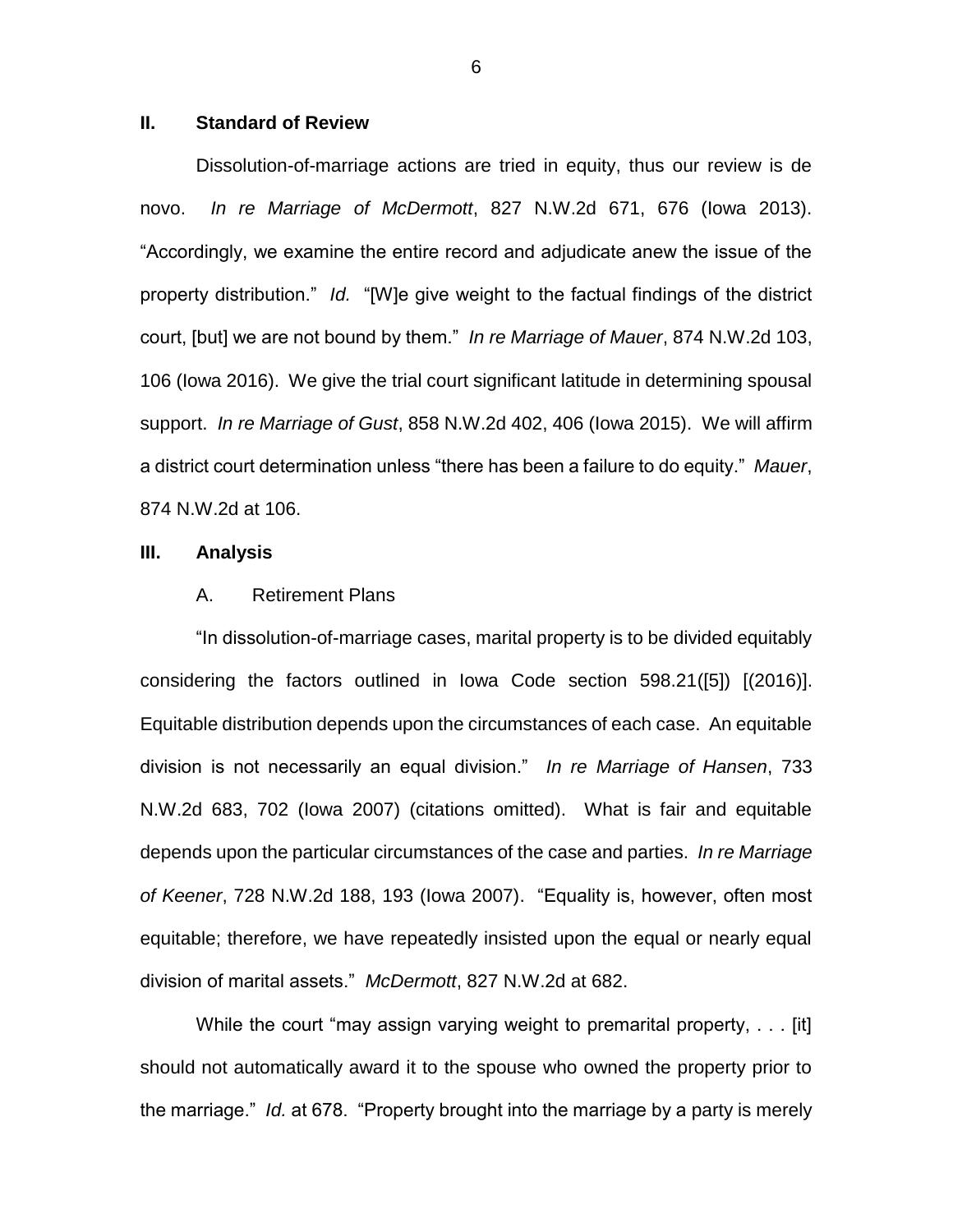a factor to consider by the court, together with all other factors, in exercising its role as an architect of an equitable distribution of property at the end of the marriage." *Id.* (quoting *In re Marriage of Sullins*, 715 N.W.2d 242, 247 (Iowa 2006)).

In her brief, Christine questions the trial court's valuations of certain property, but concedes on appeal her only challenge to the property distribution concerns the court's decision to award Mark the entirety of his John Deere pension plan. She contends the court should have divided both Mark's pension and her Fidelity account using the *Benson* formula. She further argues Mark should be required to elect the joint and survivor annuity option under his pension and name her as the recipient. On his cross-appeal, Mark maintains that if we grant the relief requested by Christine, we should make adjustments to the retirement assets awards to Christine in order to accomplish an equitable property division.

"Retirement plans should be considered in framing the financial clauses of a dissolution decree" and the trial court "must recognize the future retirement needs of divorcing persons." *In re Marriage of Fall*, 593 N.W.2d 164, 167 (Iowa Ct. App. 1999). Under Iowa law, pensions are characterized as marital assets, "subject to division in dissolution actions just as any other property." *Benson*, 545 N.W.2d at 255. "There are two principal types of private pension plans: defined benefit plans and defined contribution plans. These plans are similar in that both may be funded by contributions made either solely by the employer (noncontributory) or by both the employer and the employee (contributory)." *Id.* at 254. The courts have accepted two "methods of dividing pension benefits: the present-value method and the percentage method." *Sullins*, 715 N.W.2d at 248.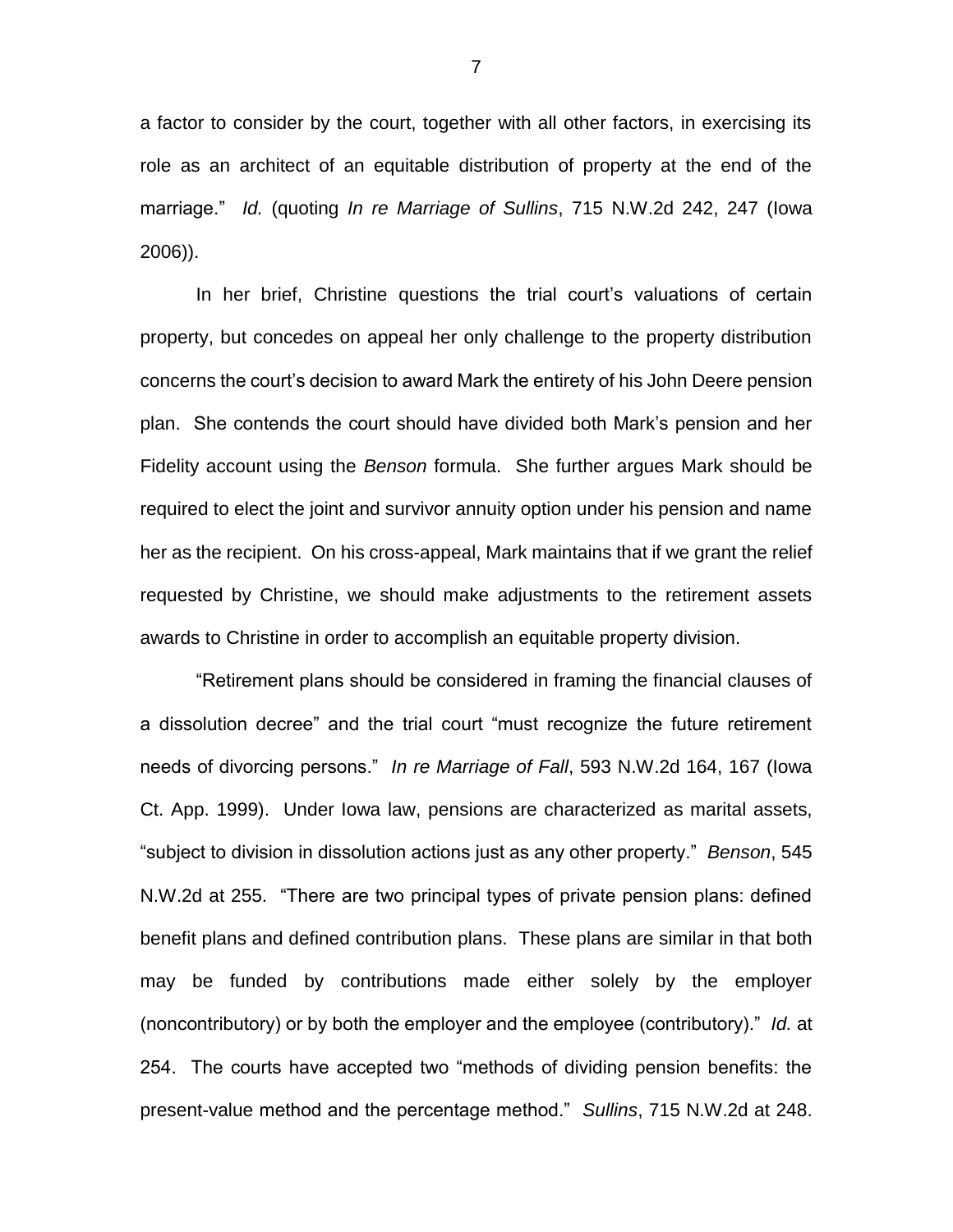However, "a division of pension benefits is not an absolute requirement. The allocation of a pension, like the allocation of all other property interests, comes only after the pension has been considered in the overall scheme of an equitable division." *Fall*, 593 N.W.2d at 167.

Mark enrolled and became fully vested in the pension plan, a definedbenefit plan funded only by John Deere, before the marriage. Mark did not contribute any funds into the plan, but his plan benefits increased during the marriage. Neither party presented evidence of the value of the John Deere pension at any time during the marriage or the value at the time of trial. Neither party presented evidence of the value of Christine's premarital retirement accounts at the time of the marriage or the increases in the value of those assets during the marriage. The only evidence of the values of those accounts are dated near the time of trial.

Ultimately, in its decree, the court awarded Christine the entirety of her TIAA-CREF, Fidelity, and American Funds plans. It divided Mark's John Deere SIP plan using the *Benson* formula. It also awarded Mark the entirety of his John Deere pension. The court stated in its reasoning for this distribution that it

specifically chose to award to Chris her Fidelity 401k, her TIAA-CREF, and her American Funds Retirement Assets not because the Court believes they are premarital assets not to be divided but, rather, as part of the overall property settlement in this case. In addition, the Court specifically chose to leave the John Deere pension with Mark in light of the overall property settlement. In addition, had the Court divided the John Deere Pension using the Benson Formula, the Court would have also divided the Fidelity 401k, the TIAA-CREF, and the American Funds using the Benson Formula.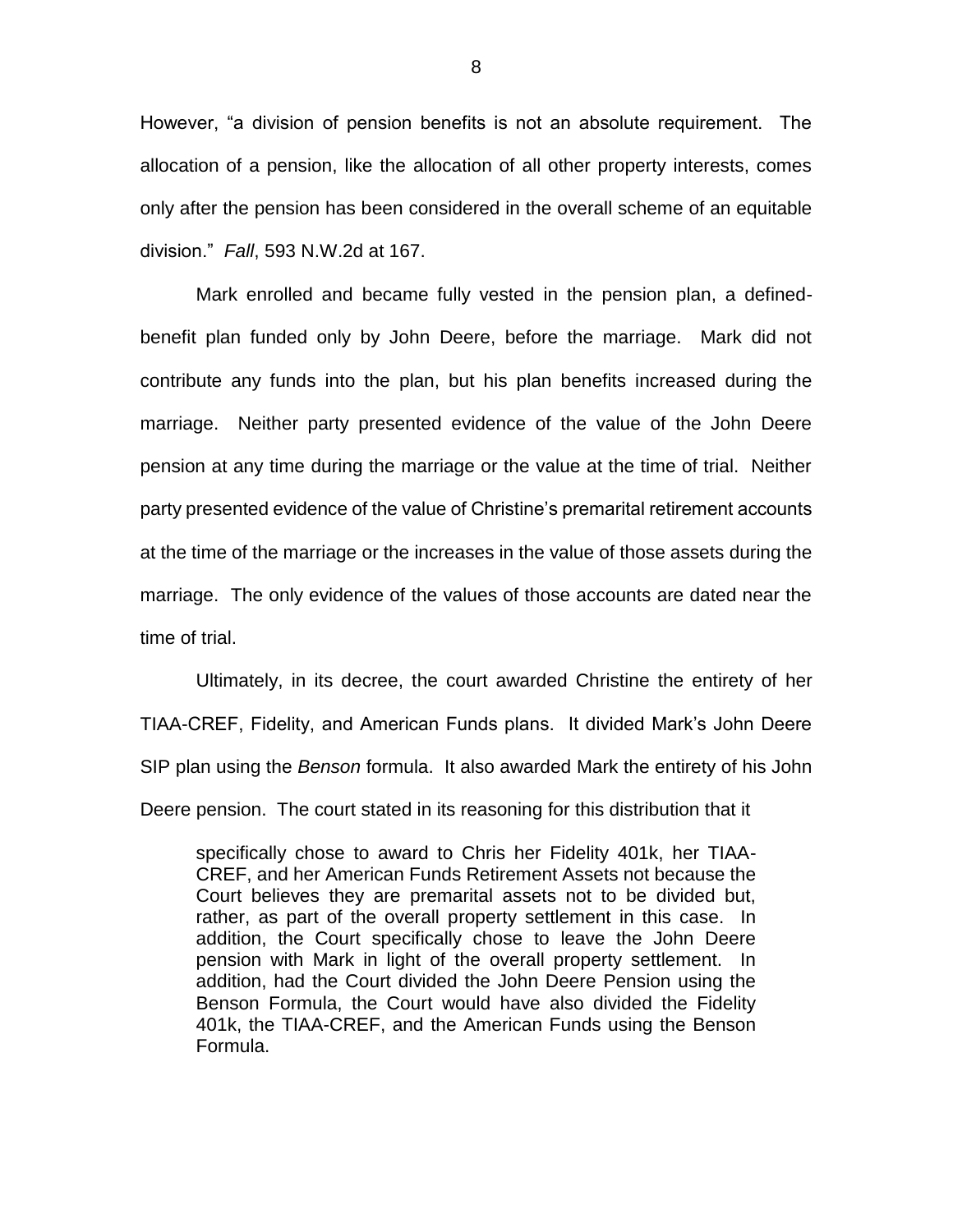The property division without Mark's pension and SIP fund is weighted toward Christine. Further, with the SIP being divided between the parties, Mark's pension is his only other significant retirement asset. It

would be inappropriate to award the *entire* pension to [Mark] simply because [Christine] is receiving [a large portion] of the other marital property, without regard to the respective values of that pension and the parties' other assets. However, it would also be inappropriate to *divide* that pension without taking into account the allocation of the other assets.

*In re Marriage of O'Brien*, No. 11-1551, 2012 WL 7656669, at \*2 (Iowa Ct. App. Sept. 21, 2012). During this sixteen-year marriage, Christine's premarital retirement accounts have increased fortuitously, presumably significantly. Such increases should normally have been considered by the district court in making an equitable property distribution. *In re Marriage of Fennelly*, 737 N.W.2d 97, 103– 04 (Iowa 2007). But, our record is devoid of the values of those accounts at the time of the marriage. Further, an equitable distribution could have included the premarital value of Christine's retirement assets. Upon our de novo review, the lack of a record of the value of Christine's premarital retirement accounts or any changes in the values of those accounts during the marriage, and the lack of record of the valuation of the John Deere pension, make it impossible to mathematically evaluate whether the district court's distribution of those assets is equitable. Although we are sympathetic to the district court's efforts to achieve equity with the limitations of the evidence it had before it, we determine a modification in the property distribution is necessary.

On this record, we believe the better approach is to divide the John Deere pension using the *Benson* formula, and to divide equally the increases in the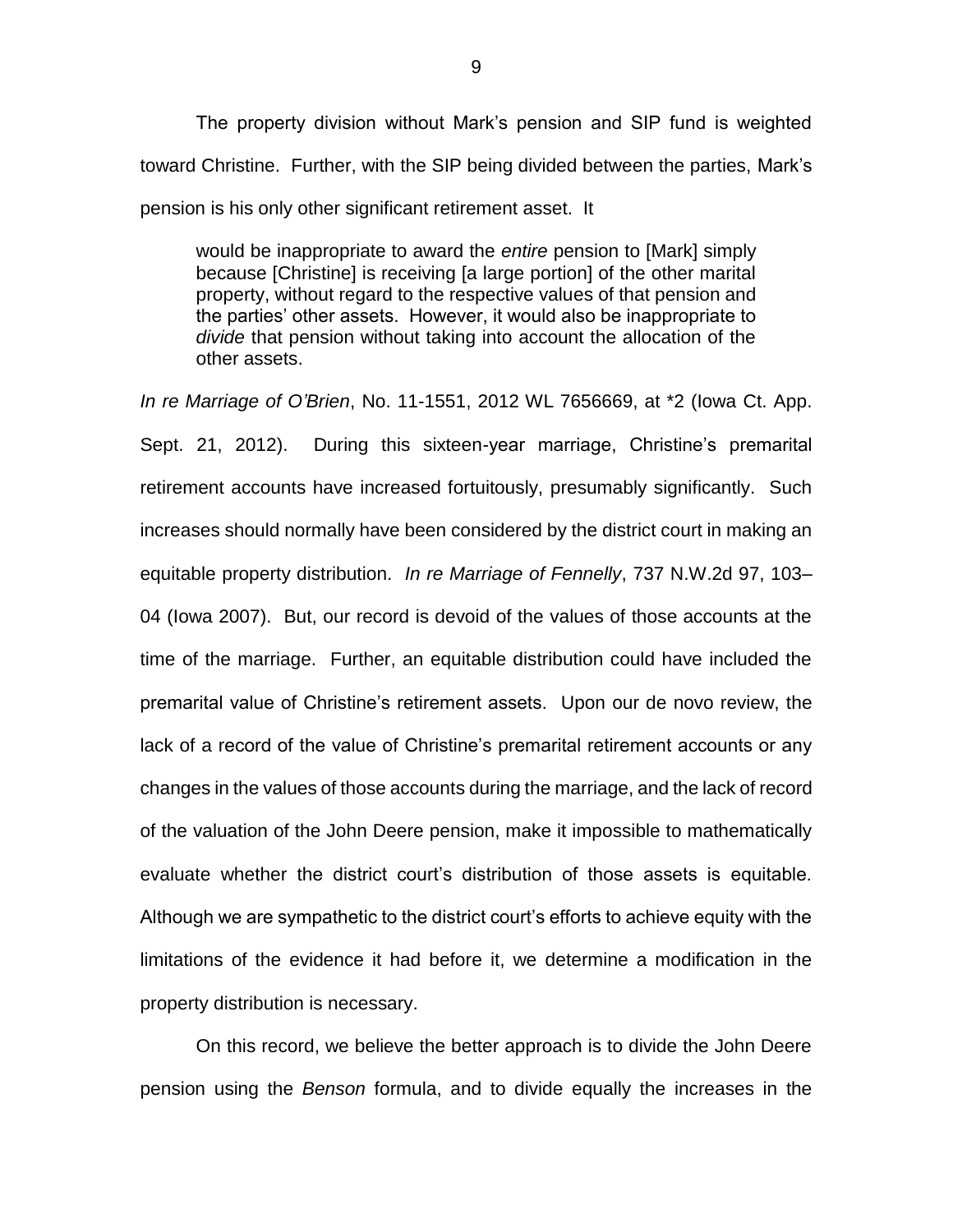values of Christine's TIAA/CREF, American Funds, and Fidelity retirement funds which occurred during the marriage.<sup>8</sup> The values of the TIAA/CREF, American Funds, and Fidelity accounts at the time of marriage are awarded to Christine.<sup>9</sup> With these adjustments, using the values and distribution plan otherwise ordered by the district court but excluding all retirement and pension accounts, Christine will receive net assets of approximately \$197,114 and Mark will receive net assets of approximately \$184,874. By way of the *Benson* formula, Mark will receive value attributable to premarital employer contributions and earnings in his John Deere pension, and each party will share one-half the value attributable to the period of marriage. Christine will receive the value of her retirement accounts attributable to premarital contributions and earnings, and each party will share one-half the value of the increases during the marriage. With these modifications, we find the net overall distribution of assets and liabilities is equitable. Mark's attorney shall prepare the QDRO for the pension and Christine's attorney shall prepare the QDROs for the retirement accounts in her name, following the directions outlined by the district court in paragraph number seven of its decree.<sup>10</sup>

Christine also requests to be designated as the "surviving spouse" through a joint and survivor annuity under Mark's pension plan. "[T]he circumstances under which that designation should occur depend on the facts of each case and whether the allowance of survivorship rights effectuates an equitable distribution

<sup>&</sup>lt;sup>8</sup> This will include the additional contributions Christine made to the Fidelity account during the marriage.

 $9$  As previously indicated in this opinion, those values are not in the record but we assume each fund can provide account values as of the date of marriage.

<sup>&</sup>lt;sup>10</sup> Distribution of the John Deere SIP account remains as ordered by the district court.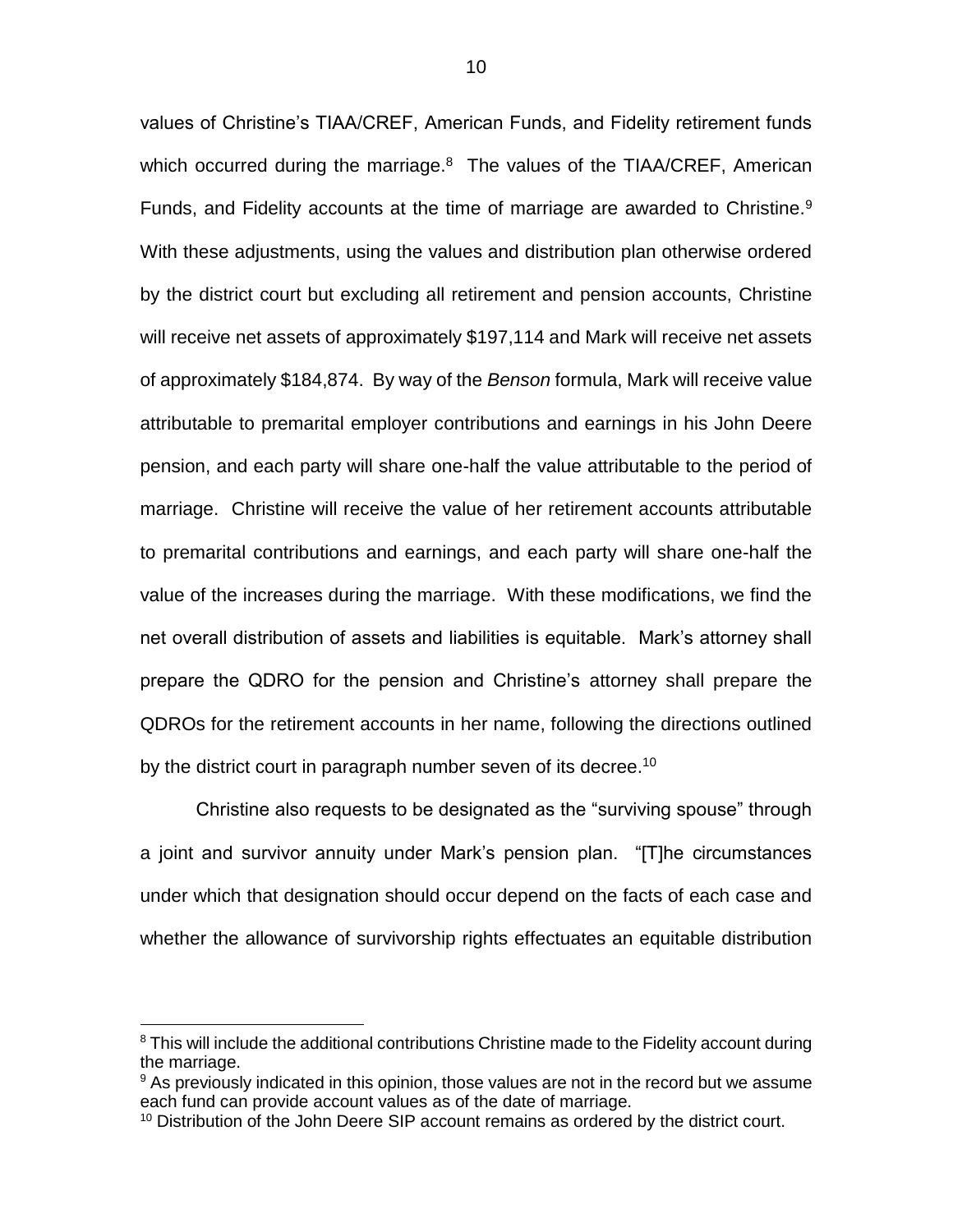of the parties' assets." *In re Marriage of Duggan*, 659 N.W.2d 556, 560 (Iowa 2003). Though "spouse survivorship rights may be awarded to ensure the spouse receives a share of the pension plan in the event of the employee spouse's untimely death", such an award is not "normal and typical." *In re Marriage of Dow*, No. 17-0534, 2018 WL 1858299, at \*7 (Iowa Ct. App. Apr. 18, 2018). Requiring Mark to choose a spousal survivorship benefit for Christine would reduce the benefit to which he is otherwise entitled under the *Benson* formula. In order to ensure he receives the entire amount of the property awarded to him, Mark should be allowed to assign the full amount of any survivor benefits as he see fits. *See In re Marriage of Klinghammer*, No. 02-0112, 2003 WL 21070599, at \*4 (Iowa Ct. App. May 14, 2003). Therefore, we decline Christine's request to require Mark to select a joint and survivor annuity option and name her as beneficiary.

#### B. Spousal Support

Christine challenges the spousal-support award of \$1000 per month for thirty-six months as inequitable and inadequate both in amount and duration. She contends the court should have ordered traditional alimony rather than rehabilitative considering the length of the marriage, her age, Mark's earnings compared to hers, and her lack of intent to return to school. She further challenges the trial court's use of \$79,000 as her salary if she worked full time as she has never earned that amount of money and only worked full time for two short periods of time with her current employer. She requests Mark pay \$1750 per month for seven years or, in the alternative, \$1000 per month plus twenty-five percent of Mark's annual bonus for seven years.

In its award of spousal support, the court reasoned: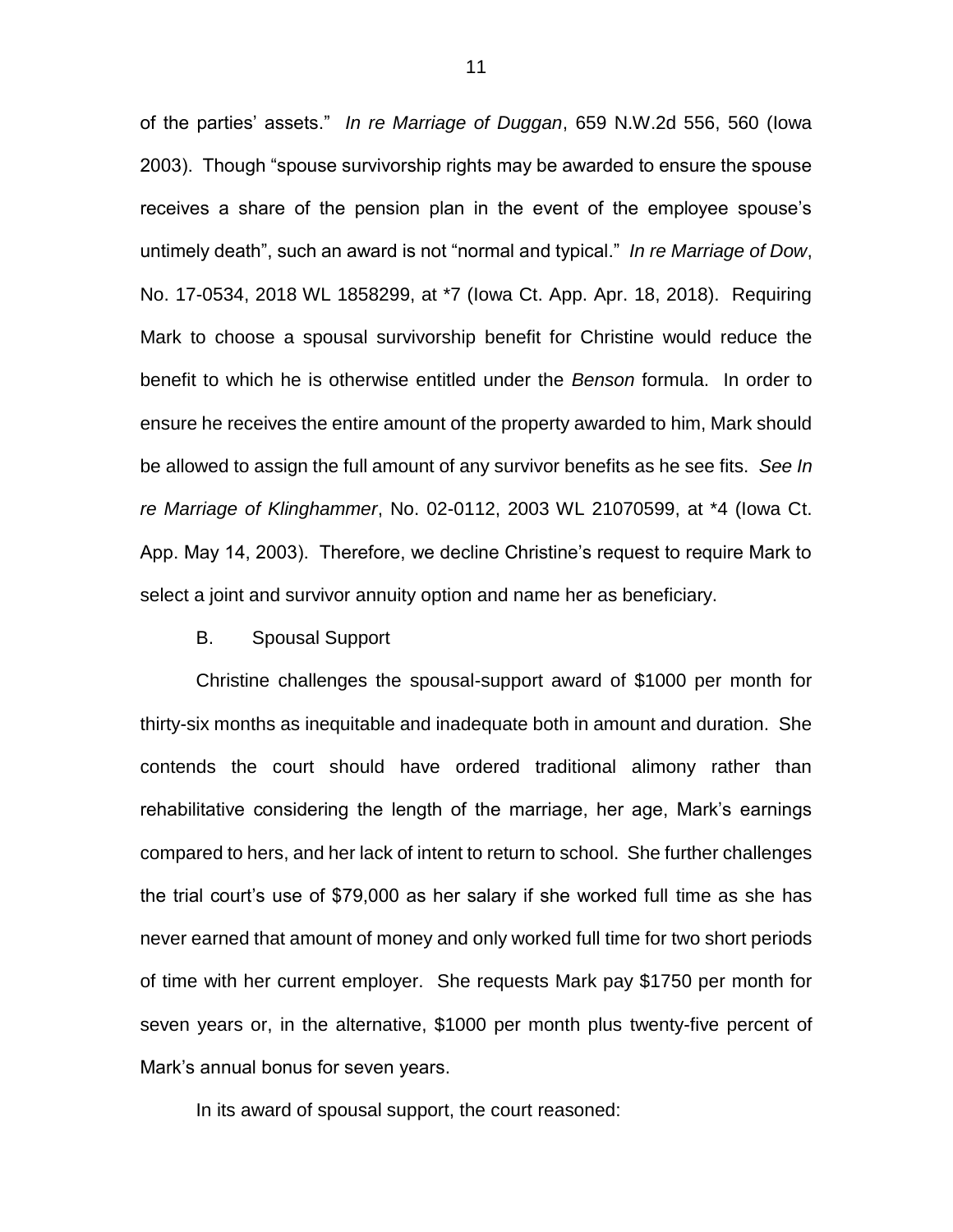In this particular case the Court has considered that the parties were married for 16 years, a moderate-length marriage. During this second marriage of both parties, Chris has worked parttime by her own choice throughout the marriage. Chris makes approximately \$40,000 a year working part-time and makes over \$79,000 working full time at this particular job. While the testimony is she would prefer to stay working with her current employer, this is a choice she is making which is not reflective of her earning capacity. The testimony supports rehabilitative alimony because there are classes and tests Chris can study for and prepare for to become more marketable. In addition, Chris has at her disposal [her son's] 529 account in the amount of \$17,000 which she could use for educational training for herself since [her son] is in the military full time in California. The Court is also considering the property distribution in finding rehabilitative alimony is appropriate.

Though "[o]ur review of the spousal support award is de novo[,] we afford the district court considerable latitude in making a spousal support determination and '[w]e will disturb that determination only when there has been a failure to do equity.'" *In re Marriage of Witherly*, 867 N.W.2d 856, 859 (Iowa Ct. App. 2015) (third alteration in original) (quoting *In re Marriage of Anliker*, 694 N.W.2d 535, 540 (Iowa 2005)). "Alimony may also be awarded to a spouse in addition to the distribution of property." *Hansen*, 733 N.W.2d at 702. It is not an absolute right; whether the court awards alimony and the amount awarded depends on the specific circumstances of each case. *Id.* at 704. There is no fixed or mathematical formula to apply in determining spousal support. *Mauer*, 874 N.W.2d at 107. Rather, the courts must equitably award spousal support by considering all the factors delineated in Iowa Code section 598.21A(1). *Id.* These factors, in pertinent part, include:

a. The length of the marriage.

b. The age and physical and emotional health of the parties.

c. The distribution of property made pursuant to section 598.21.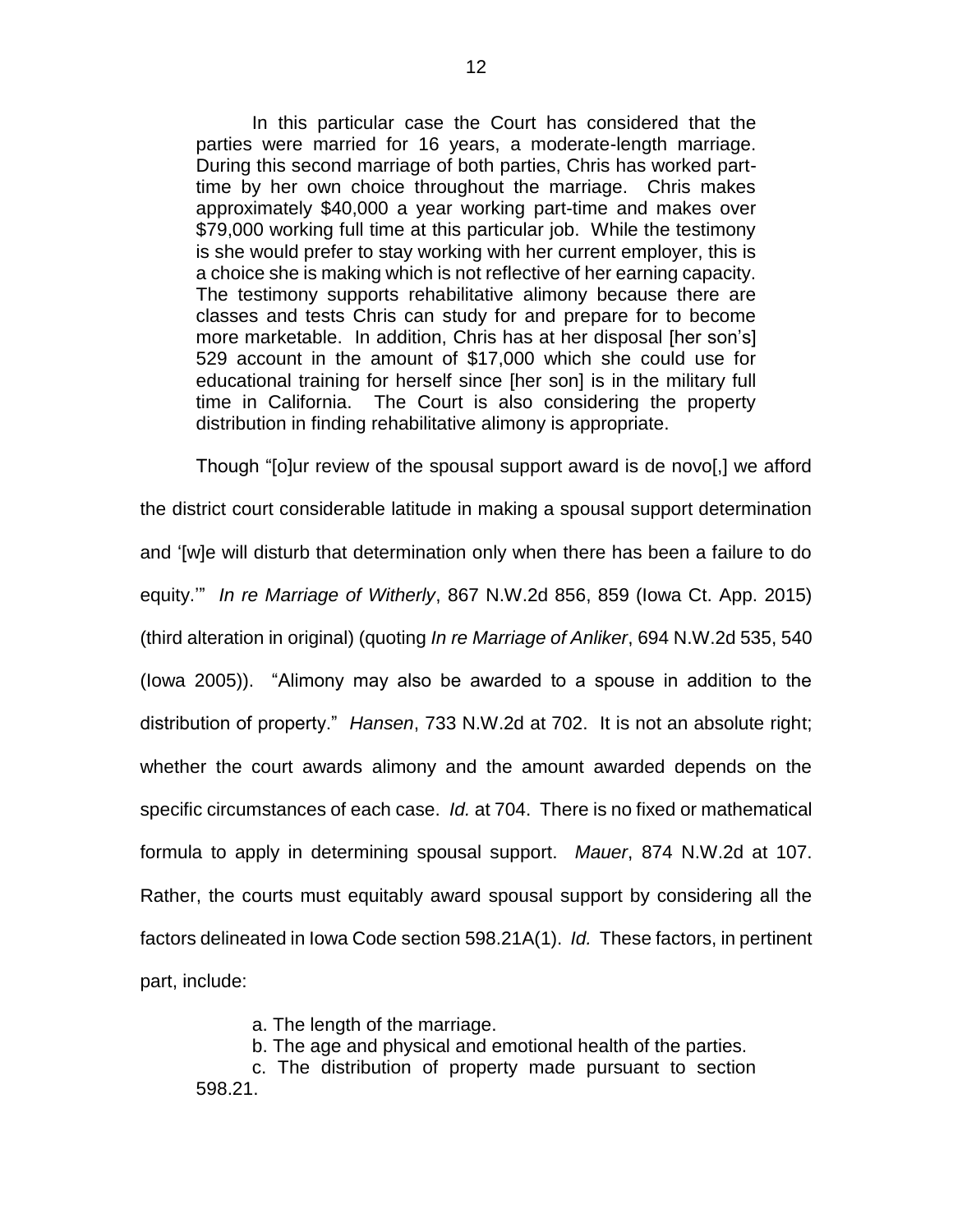d. The educational level of each party at the time of marriage and at the time the action is commenced.

e. The earning capacity of the party seeking maintenance, including educational background, training, employment skills, work experience, length of absence from the job market, responsibilities for children under either an award of custody or physical care, and the time and expense necessary to acquire sufficient education or training to enable the party to find appropriate employment.

f. The feasibility of the party seeking maintenance becoming self-supporting at a standard of living reasonably comparable to that enjoyed during the marriage, and the length of time necessary to achieve this goal.

g. The tax consequences to each party.

j. Other factors the court may determine to be relevant in an individual case.

Iowa Code § 598.21A(1).

. . . .

"Alimony is awarded to accomplish one or more of three general purposes." *In re Marriage of O'Rourke*, 547 N.W.2d 864, 866 (Iowa Ct. App. 1996). Of those three, two are pertinent to the current case. "*Rehabilitative alimony* serves to support an economically dependent spouse through a limited period of education and retraining. Its objective is self-sufficiency. . . *. Traditional alimony* is payable for life or for so long as a dependent spouse is incapable of self-support." *Id.* (citations omitted). "The amount of alimony awarded and its duration will differ according to the purpose it is designed to serve." *Id.* at 866–67. Traditional spousal support is often granted in a long-term marriage and particularly when the parties agree one spouse should stay home to raise children, as the resulting absence from the workplace can result in substantial economic consequences. *See Gust*, 858 N.W.2d at 410. "Generally speaking, marriages lasting twenty or more years commonly cross the durational threshold and merit serious consideration for traditional spousal support." *Id.* at 410–11. "The goal of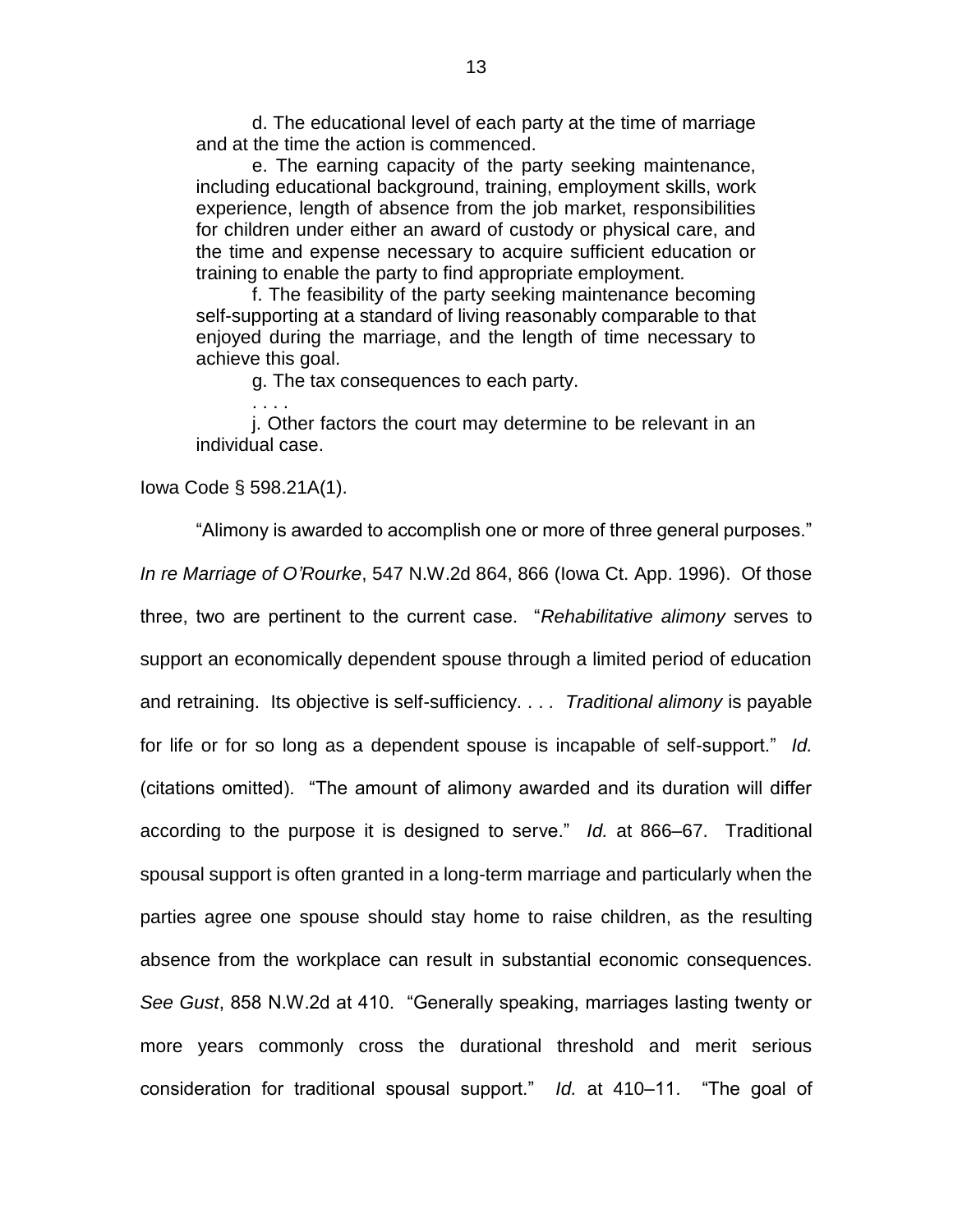rehabilitative spousal support is self-sufficiency and for that reason 'such an award may be limited or extended depending on the realistic needs of the economically dependent spouse.'" *In re Marriage of Becker*, 756 N.W.2d 822, 826 (Iowa 2008) (quoting *In re Marriage of Francis*, 442 N.W.2d 59, 64 (Iowa 1989)). "We consider alimony and property distribution together in assessing their individual sufficiency. They are neither made nor subject to evaluation in isolation from one another." *In re Marriage of Hettinga*, 574 N.W.2d 920, 922 (Iowa Ct. App. 1997).

Here, the parties were married for a moderate amount of time, sixteen years. The parties are close in age and both are in relatively good physical health. There were no children of the marriage, though both parties had children from previous marriages who lived with them at varying points during their marriage. The parties disagreed as to whether it was a mutual arrangement that Christine would only work part time, but the trial court found it was her own choice to remain part time with her current employer. Christine also chose to limit her job search for full-time employment to her current employer. The court consequently determined her choices were not reflective of her earning capacity. Because of these choices and the availability of classes and tests she could take to increase her marketability, the court found rehabilitative alimony for a short period of time was appropriate.

Upon our de novo review, and applying the factors contained in section 598.21A(1), we believe Christine is entitled to an award of spousal support. We agree with the trial court that Christine's current salary does not reflect her earning capacity given her experience, ability to take classes, and choice to both remain employed part time and only search for full-time work through her current

14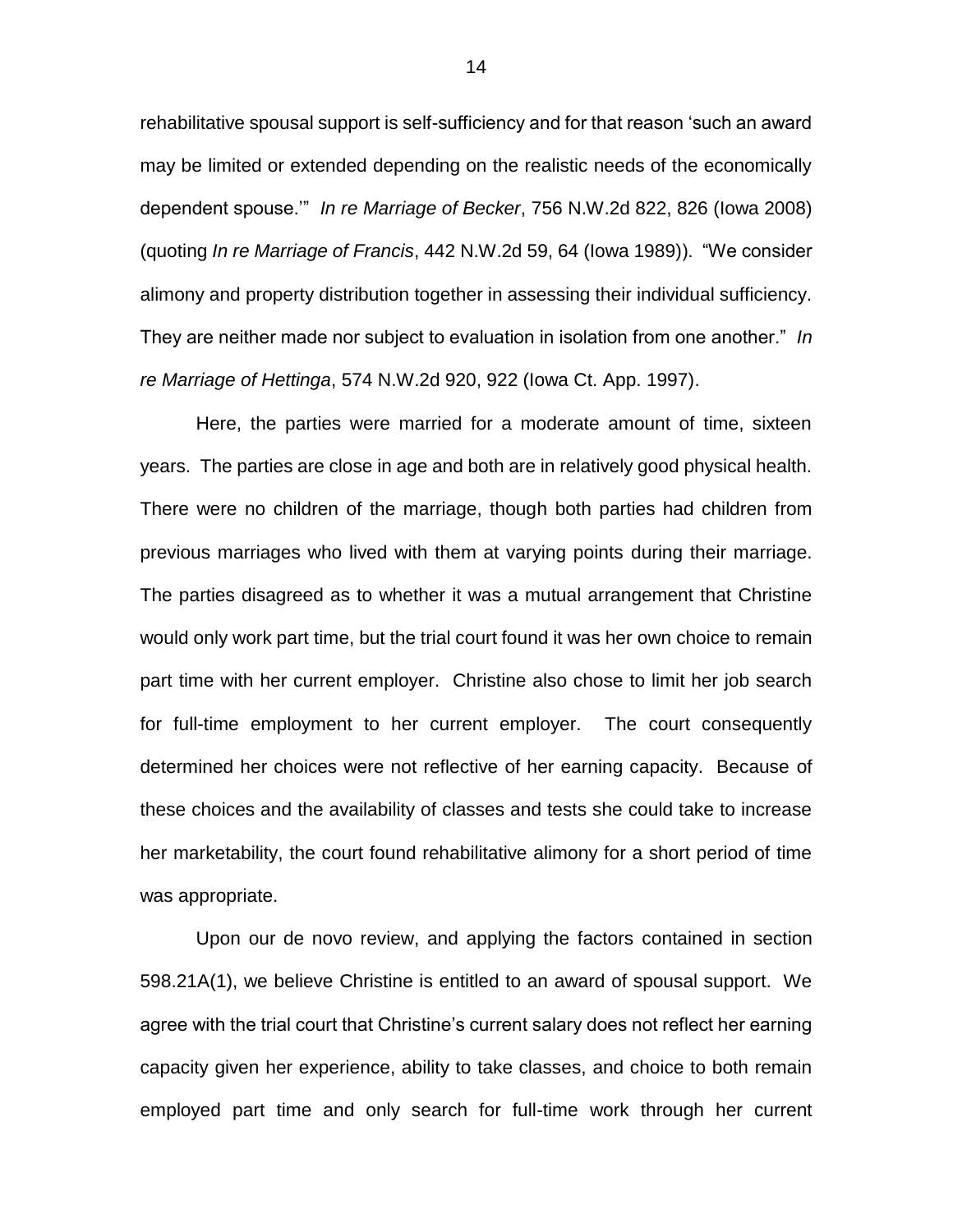employer. Though Christine may wish to remain with her current employer, her part-time position is not reflective of her earning capacity, and she "has an obligation to earn up to her capacity, 'even though she might have to take a job she did not prefer.'" *In re Marriage of Robert*, No. 11-0876, 2012 WL 2122310, at \*7 (Iowa Ct. App. June 13, 2012) (quoting *In re Marriage of Wegner*, 434 N.W.2d 397, 399 (Iowa 1988)). Considering Christine's current income, her realistic income potential, and her current expenses, we determine the current spousal support award of \$1000 per month for thirty-six months does not fail to do equity, and will provide for Christine during a transitional period of time to become selfsufficient at her maximum earning capacity. We therefore affirm the district court's spousal-support determination.

#### C. Appellate Attorney Fees

Christine requests appellate attorney fees in the amount of \$3000. "Appellate attorney fees are not a matter of right, but rather rest in this court's discretion." *In re Marriage of Okland*, 699 N.W.2d 260, 270 (Iowa 2005). We consider "the needs of the party seeking the award, the ability of the other party to pay, and the relative merits of the appeal." *Id.* In consideration of these factors, we award \$1500 in appellate attorney fees to Christine.

Costs on appeal are assessed equally between the parties.

## **IV. Conclusion**

We affirm the district court's decree, but modify it with respect to the distribution of the parties' retirement accounts. We modify the decree to divide Mark's John Deere pension using the *Benson* formula, and to divide equally the increases in the values of Christine's TIAA/CREF, American Funds, and Fidelity